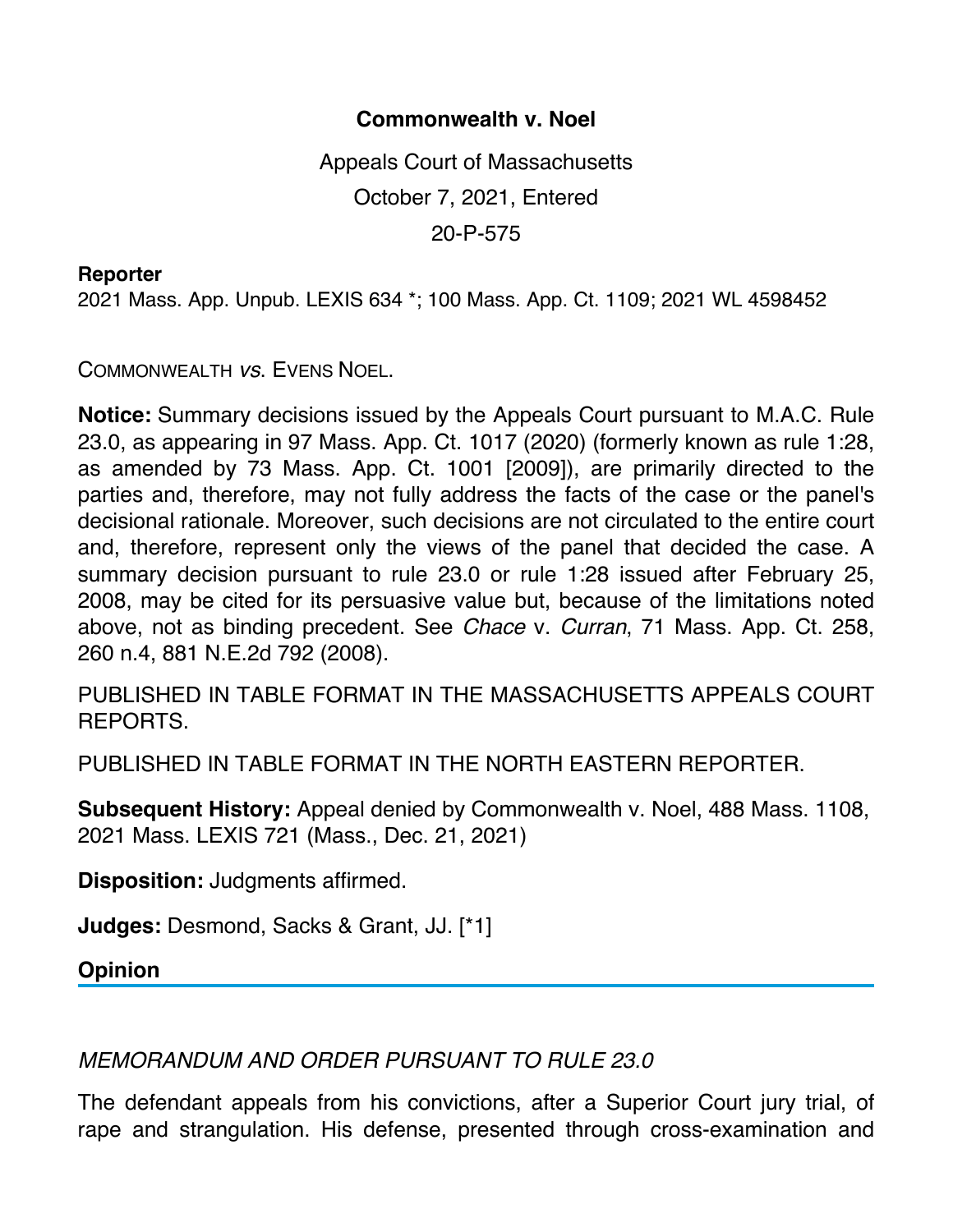closing argument, was that the victim had consented to intercourse. On appeal, the defendant asserts that several unobjected-to portions of the prosecutor's closing argument created a substantial risk of a miscarriage of justice. We are unpersuaded and therefore affirm the judgments.

*Background*. 1. *Trial evidence*. The victim was an eighteen year old student in her first month of college. The defendant met her on a September night when he came to visit another student living in the same dormitory as the victim. The victim was menstruating and wore a sanitary pad in her underwear. After they socialized in a small group, during which time the victim, at others' urging, tried her first sip of alcohol, the defendant told the victim that he was anxious because of all the people around. The victim then suggested that the two of them go to a nearby athletic field, because that was where she went when she was stressed or anxious, and they did so. The field was dark and the victim [\*2] saw no one else there.

The pair sat down and the defendant began to kiss the victim's mouth. She let him do so; she later testified that she was "a little bit nervous" because it was her "first kiss," but she "didn't mind" and was a little bit excited as well. The defendant had the victim lie down and began to kiss her neck, which made her feel uncomfortable, because no one had ever done that to her before. He began to move his hands around her body over her clothes; she tried to keep his hands at her sides. He then positioned himself fully on top of her and tried to unbutton her pants and bodysuit; she continued to try to move his hands back to her sides. She told him to stop, but he "ignored" her and put one hand around her neck and squeezed, making her gasp for air, eventually to the point where she "couldn't really breathe very well at all." He took her pants off — her knee-high boots had also come off at some point — and thrust his penis inside her vagina, causing her pain. She told him to stop, without effect.

Eventually he stopped, the victim put her pants and boots back on, and they walked back to her dormitory. They did not touch or converse during the short walk. The victim [\*3] signed the defendant in at the dormitory security desk, saying nothing to the security officer. The victim explained at trial that she was "in shock," "didn't even understand what happened" to her, and was anxious to get back to her room; she "just wanted to sleep" and "didn't want to deal with anything."

When she returned to her room, her roommate and a male student friend were there; she did not remember where the defendant went. She wanted to change her clothes, which were wet and dirty because the field had been wet due to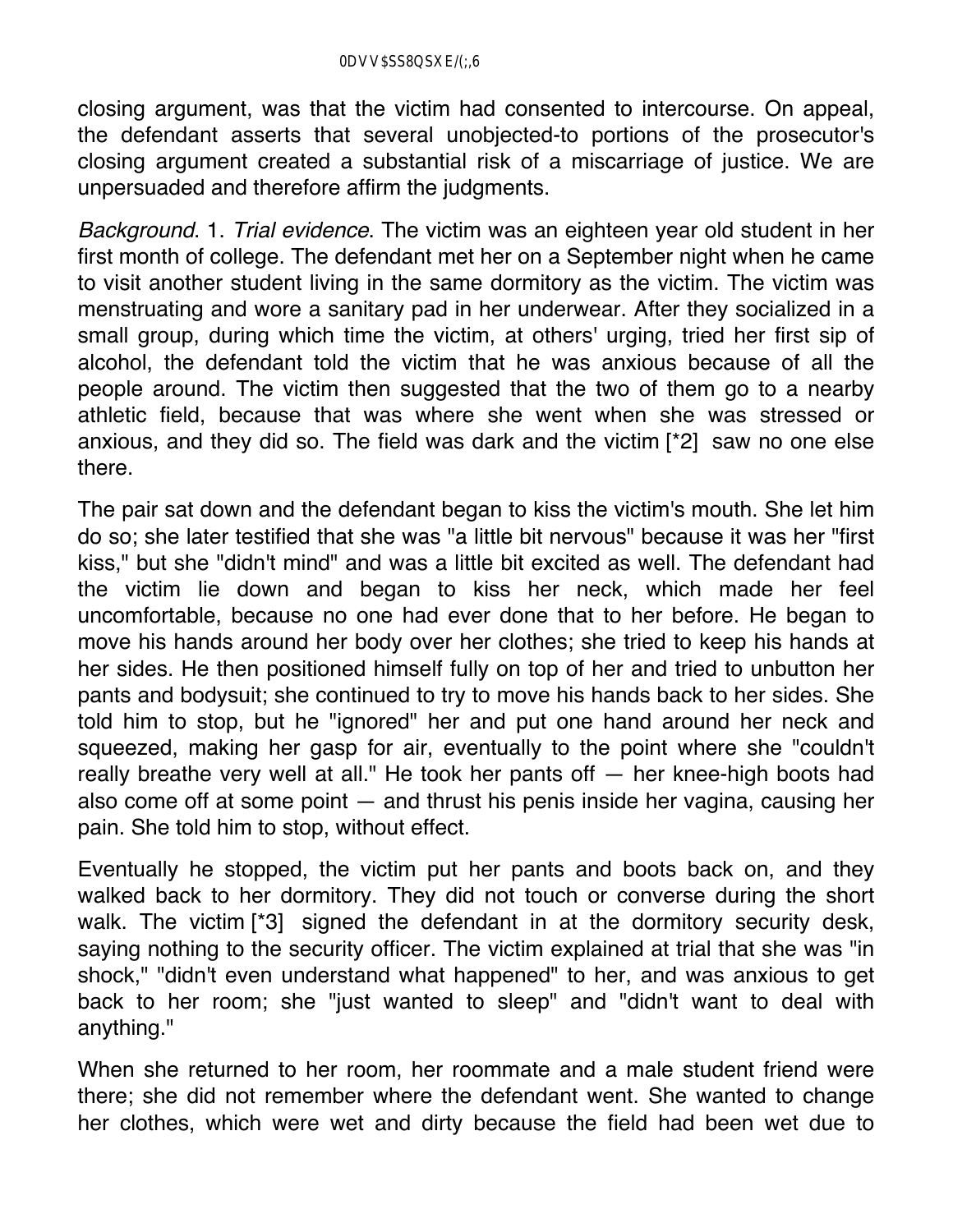earlier rainfall. She told her roommate that she had had sex, but "didn't want to" that she had asked the defendant to stop, but that he did not do so.

The next morning, her roommate noticed marks on the victim's neck. Later that day, her mother came to the campus; they went to the campus police and then to a hospital for an examination by a sexual assault nurse examiner (SANE) nurse, which included taking samples from her vagina.<sup>1</sup>

On cross-examination, the victim stated that she had dressed up and worn makeup that night and was excited to meet people, that she had talked to the defendant for about one-half an hour before suggesting that they go to the field, that [\*4] she thought he was cute, that she had a nipple ring, and that she had not called her parents after the incident.

The victim's roommate testified about the victim's first complaint. She added that the victim had appeared upset and was crying. The roommate also testified that, at about this time, she received a "Snapchat" message from another student in the dormitory (the student whom the defendant had originally come to visit); the message stated that the defendant wanted to "go in and cuddle" with the victim. The next day, the roommate took photographs of what she described as "bruising" or "marks" on the victim's neck; the photographs were admitted in evidence.

The male student who was in the victim's room when she returned from the field testified that she looked scared and pale and "kept to herself." On crossexamination, the student testified that it seemed as if the victim had been drinking and that she told him she was "buzzed," although not drunk. He stated that he asked the victim whether she had been raped, and she replied in the negative; she told him that "it kind of happened, they kind of had sex." She further told him that she "tried to get [the defendant] off . . . but [\*5] not really." The student agreed that the victim "didn't say no" but added that "she didn't say yes" either.

The victim's mother testified that, when she saw victim the next day, the victim looked disheveled, had bruises on her neck, and was wavering between crying and putting her head down. A police officer who saw the victim at about the same time testified, similarly, that the victim was visibly upset and crying, seeming nervous and embarrassed. The officer remembered the victim stating that the defendant "kissed/bit her neck" and that "she knew what happened was wrong but it didn't click until afterwards."

<sup>1</sup> A police forensic expert testified that, based on DNA testing, the defendant was a potential contributor of the sperm cells taken from the victim's vagina.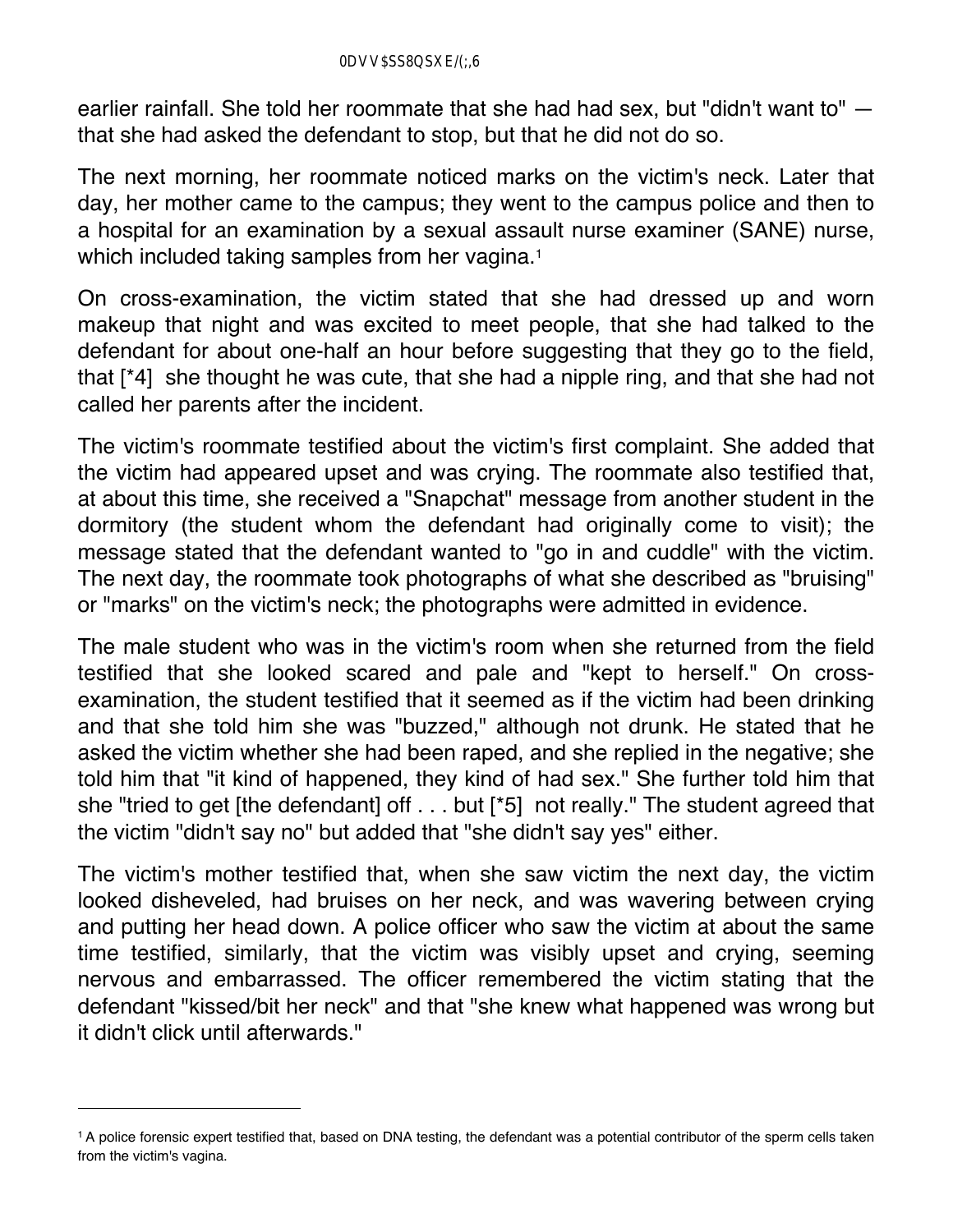The SANE nurse testified that there were marks on the victim's neck, a laceration in her vagina, and "excoriation" (an area of raw tissue) on her cervix.

2. *Closing arguments*. The theme of the defendant's closing argument was that the victim had consented to sex and then became remorseful and embarrassed and decided that she had not consented after all. As counsel put it to the jury:

"[Y]ou have to start to wonder . . . who takes a boy she's only known for a half an hour down to a dark field? A girl who likes a boy, that's who. A girl who's just come to college. She's lived in [her [\*6] hometown] her whole life and this is her first time away from home. She met someone cute, she liked him, they walked down, they talked . . . .

"Once they started kissing, one thing le[]d to another . . . ." ". . .

"She says that he was biting and kissing her neck. Well we have pictures of that . . . . And the pictures look like a hickey. They don't look like someone who has been strangled . . . ."

"[W]hy doesn't [the victim] call her parents? Is it because she's so distraught? Yes, she's an [eighteen] year old girl who chose to have sex with a boy she didn't know, she had met him a half hour before she leads him down to this field. Now, we're not here to make judg[]ments as to what she did there, but for rape is not retroactive. You can't do one thing and then take it back. That's . . . what they're trying to do here.

"[S]he was upset; she was crying, but wouldn't you be? Think about it. If you had sex with someone you knew for a half an hour because you were away at college and it was your first time at freedom, you might regret the choice you make. That's understandable, that's regrettable, that's not rape."

In response, the prosecutor's closing argument emphasized that it was unlikely [\*7] the victim would have consented to sex in these circumstances. The defendant now objects to the prosecutor's use of the phrase "first kiss," or its equivalent, a total of nine times. The first seven uses appeared in the following passage:

"Out on the . . . athletic field, the defendant began to kiss [the victim]. She was kind of excited. She had never kissed a boy before. She had never kissed a boy before. But he didn't stop at kissing her. It was her first kiss. Instead he put his hands on her sides and tried to unbuckle her pants. She pulled his hands away, they kissed some more, and it didn't stop there he tried again to unbutton her pants and put his hands down them. Eventually he puts his hands around her throat. This shows a photo of a bruise that was approximately two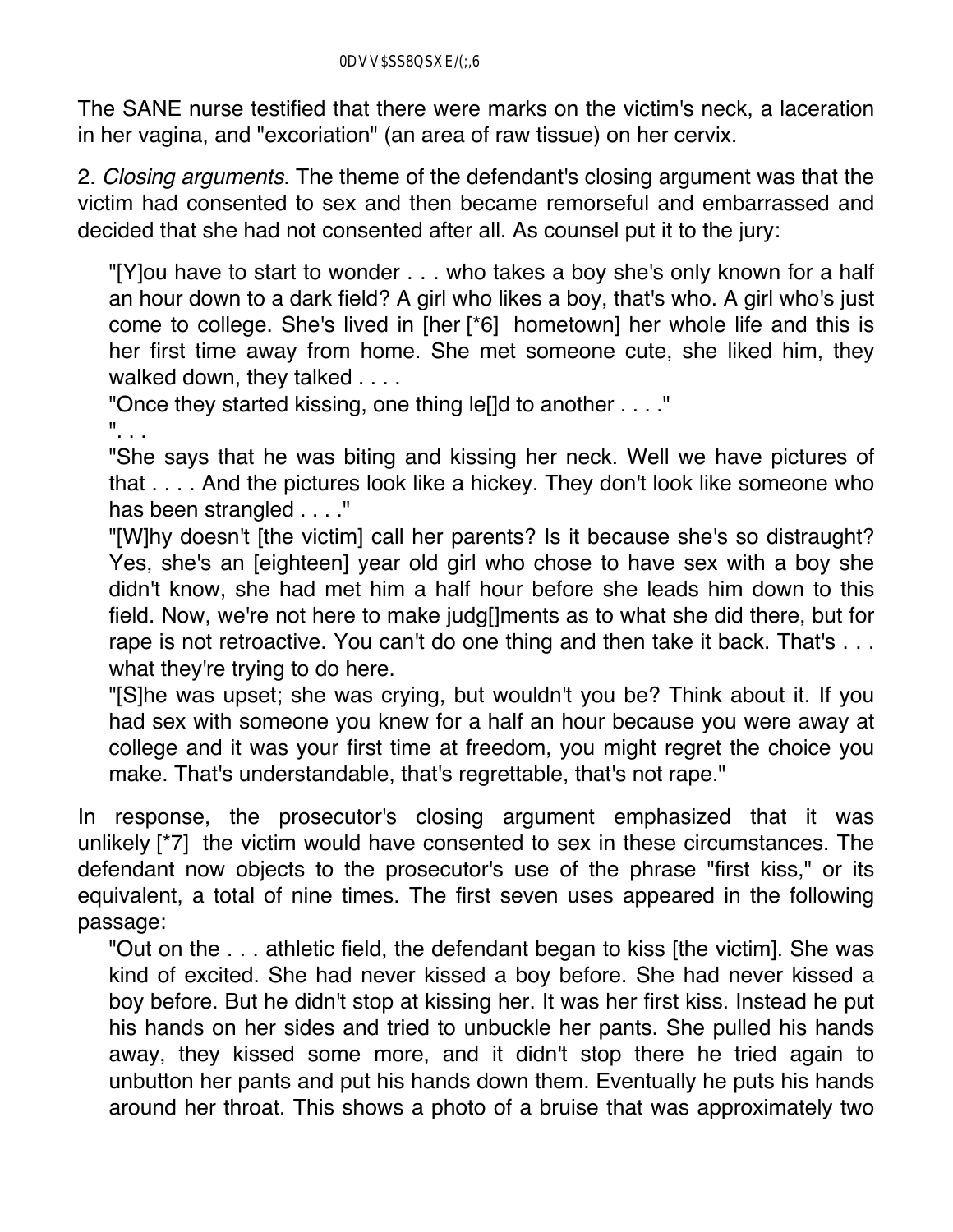inches by one inch[]. Is that consistent with a hickey to have a bruise that large?

". . .

"She doesn't remember how her pants came off and she doesn't remember how her boots came off but she knows they did and when they come off, she's there on a wet field with her period and a sanitary pad in her underwear. Is that consistent with somebody that would want to have sex? Not only that, this is her first kiss. Is it [\*8] consistent that from a first kiss after meeting someone for a half an hour that you would then want them to strangle you, lift your legs up over their shoulders while you're on the ground, on your period, and have sex with them? She's on a wet athletic field with her period after her first kiss, and the whole time while this is happening it goes from light squeezing on her neck to more and more pressure on her neck, so much pressure on her neck that she starts to have trouble to breathe and she can't talk anymore.

"And then when he finishes they get up. You heard her testimony, she was in shock and she didn't even really realize what had just happened to her. This is a young woman who just had her first kiss. And . . . when they come back from that field they're never touching each other. Is that a sign of someone that wanted to cuddle with her when he doesn't even touch her on the way to and from the field . . . ? She doesn't know what happened to her and she's walking back and she's confused."

The prosecutor also described the victim's SANE examination, depicting it as humiliating and invasive, reminding the jury that the nurse had found a vaginal laceration and a raw area on the victim's [\*9] cervix, and concluding, "We're talking about a young woman who went from her first kiss to this." Finally, the prosecutor emphasized that although the victim's memory of the incident was not perfect, she remembered the essential details. "[S]he remembers him holding her neck on the ground. She remembers him putting his penis inside of her vagina. She remembers that it hurt. She remembers that she said stop and that he didn't stop. She remembers that it was her first kiss."

On appeal, the defendant also challenges one other aspect of the prosecutor's closing argument. We defer further discussion of that point until later in this memorandum and order.

*Discussion*. 1. *First-kiss theme*. Because the defendant did not object to the firstkiss theme at trial, on appeal we review his challenges to it to determine whether any errors created a substantial risk of a miscarriage of justice. See *Commonwealth* v. *Kozec*, 399 Mass. 514, 518 n.8, 505 N.E.2d 519 (1987). "In making that determination, the cumulative effect of all the errors must be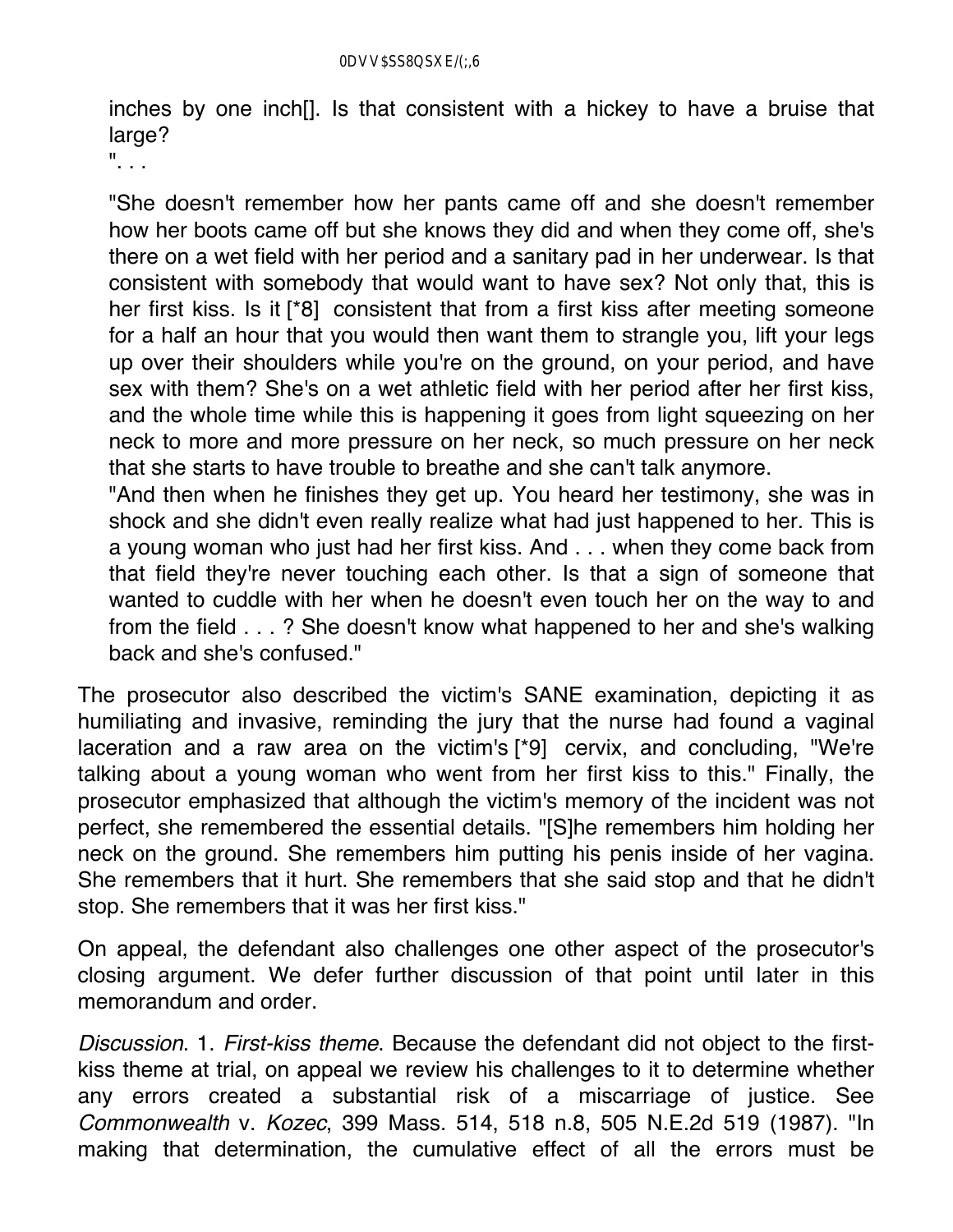considered in the context of the arguments and the case as a whole" (quotation and citation omitted). *Commonwealth* v. *Niemic*, 472 Mass. 665, 673, 37 N.E.3d 577 (2015), *S.C.*, 483 Mass. 571, 134 N.E.3d 1107 (2019).2

a. *Misstating evidence*. The defendant argues that the first-kiss theme misstated the evidence or referred to facts not in [\*10] evidence. He claims that the prosecutor portrayed the victim as "an ultra-virgin unable to consent to intercourse," assertions for which there was no support in the evidence. We are unpersuaded. The prosecutor did not use any such words or make any such suggestions. To the extent the prosecutor sought to depict the victim as sexually inexperienced and therefore unlikely to have consented to intercourse in the circumstances here, it was a fair response to the defendant's effort to depict the victim as someone enjoying her newfound freedom and eager for sexual experimentation.3 Nor do we see in the prosecutor's argument, as the defendant now claims, any hint that the prosecutor had personal knowledge of facts not in evidence or relied on a supposed "reputation . . . for ultra-virginity" possessed by the victim.

b. *Asking jurors to identify with victim*. Similarly unavailing is the defendant's claim that the prosecutor improperly "asked the jury to place themselves in [the victim's] shoes and ask whether they would consent to intercourse with someone they just met, and right after their 'first kiss."<sup>4</sup> The defendant relies principally on *Commonwealth* v. *Olmande*, 84 Mass. App. Ct. 231, 234, 995 N.E.2d 797 (2013), where the court held it "improper for the prosecutor [\*11] to invite the jury into the victim's position and to attempt to arouse juror sympathy." See *Commonwealth* v. *Bizanowicz*, 459 Mass. 400, 420, 945 N.E.2d 356 (2011) (asking jury to put themselves in shoes of murder victim invited jury to decide innocence or guilt on basis of sympathy). See also Mass. G. Evid. § 1113(b)(3)(D) (2021) (improper in closing argument "to ask the jurors to put themselves in the position of any person involved in the case").

<sup>2</sup> More specifically, we must consider whether the defendant timely objected, whether the judge's instructions mitigated the errors, whether the errors went to the heart of the issues at trial or concerned collateral matters, whether the jury would be able to sort out the excessive claims, and whether the Commonwealth's case was so overwhelming that the errors did not prejudice the defendant. See *Niemic*, 472 Mass. at 673-674; *Kozec*, 399 Mass. at 517-518.

<sup>3</sup> In addition to the passages of defense counsel's closing argument quoted *supra*, counsel reminded the jury that the victim had a nipple ring.

<sup>4</sup> The defendant apparently refers to the prosecutor's rhetorical question, "Is it consistent that from a first kiss after meeting someone for a half an hour that you would then want them to strangle you, lift your legs up over their shoulders while you're on the ground, on your period, and have sex with them?"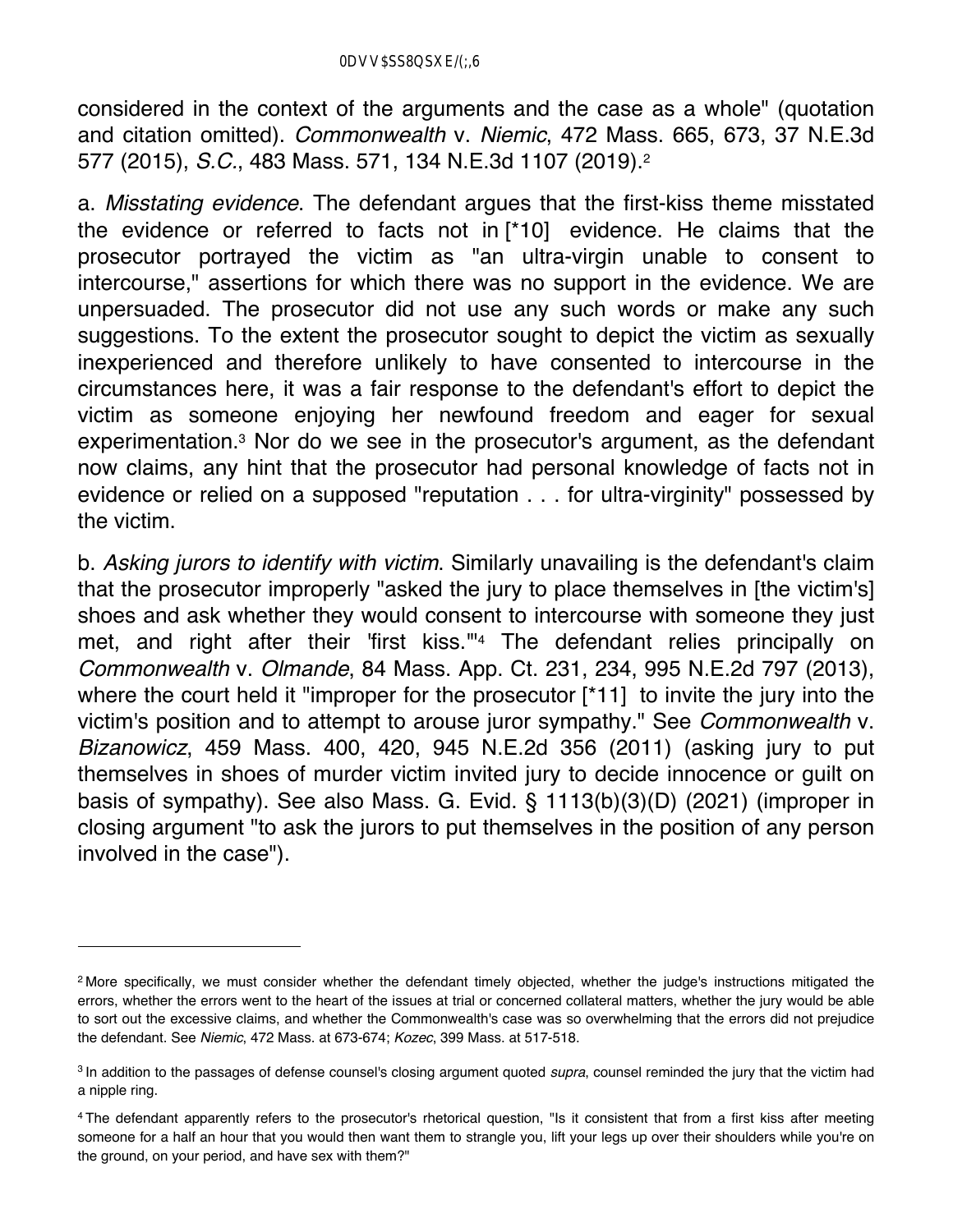In *Olmande*, however, the prosecutor explicitly and repeatedly asked jurors to imagine how difficult it would be for them to do what the victim had done: discuss and be questioned about the details of their sexual experiences in a room full of strangers. *Olmande*, 84 Mass. App. Ct. at 233-234. There was no comparable appeal to sympathy in the remarks complained of here, which we view more as using a figure of speech — using "you" to refer to a hypothetical person, just as defense counsel had — than as inviting the jurors to imagine themselves in the victim's place. See Webster's Third New International Dictionary 2653-2654 (2002) ("you" may mean "one").

c. *Appeal to juror sympathy*. There is greater force to the defendant's argument that the first-kiss theme improperly "appeal[ed] to the jurors' emotions, passions, prejudices, or sympathies." Mass. G. Evid. § 1113(b)(3)(C) (2021). Specifically, the defendant [\*12] claims, the argument was intended to arouse sympathy for the victim (as having lost her innocence) and anger toward the defendant (as the one who had stolen it from her). An appeal to sympathy for the victim risks "swe[eping] the jurors beyond a fair and calm consideration of the evidence" (citation omitted). *Niemic*, 483 Mass. at 598.

After careful consideration, however, we are unpersuaded. The first-kiss theme was firmly grounded in the victim's testimony that she had never been kissed before the defendant did so. We also think it quite telling that, although the phrase "first kiss" or its equivalent was used nine times in the prosecutor's closing argument, and thus could not have escaped defense counsel's notice, counsel did not object — although she did object to other aspects of the argument. The absence of any objection, "[a]lthough not dispositive . . . is some indication that the tone, manner, and substance of the now challenged aspects of the prosecutor's argument were not unfairly prejudicial." *Commonwealth* v. *Toro*, 395 Mass. 354, 360, 480 N.E.2d 19 (1985). This consideration is particularly relevant where the assertedly improper argument was not some fleeting phrase that misstated a minor piece of evidence or violated some subtle rule of law, but instead was, [\*13] the defendant now argues, a repeated and powerful emotional appeal. If defense counsel — who was present in the court room and charged with protecting the defendant's interests — did not perceive any such improper emotional appeal, it becomes more difficult for us, on a cold record, to reach a contrary conclusion.

We have considered each of the nine uses of the phrase "first kiss" or its equivalent. We conclude that the first six instances were solidly tied to the permissible argument that it was unlikely that someone in the victim's circumstances would have consented to sex. The seventh instance was solidly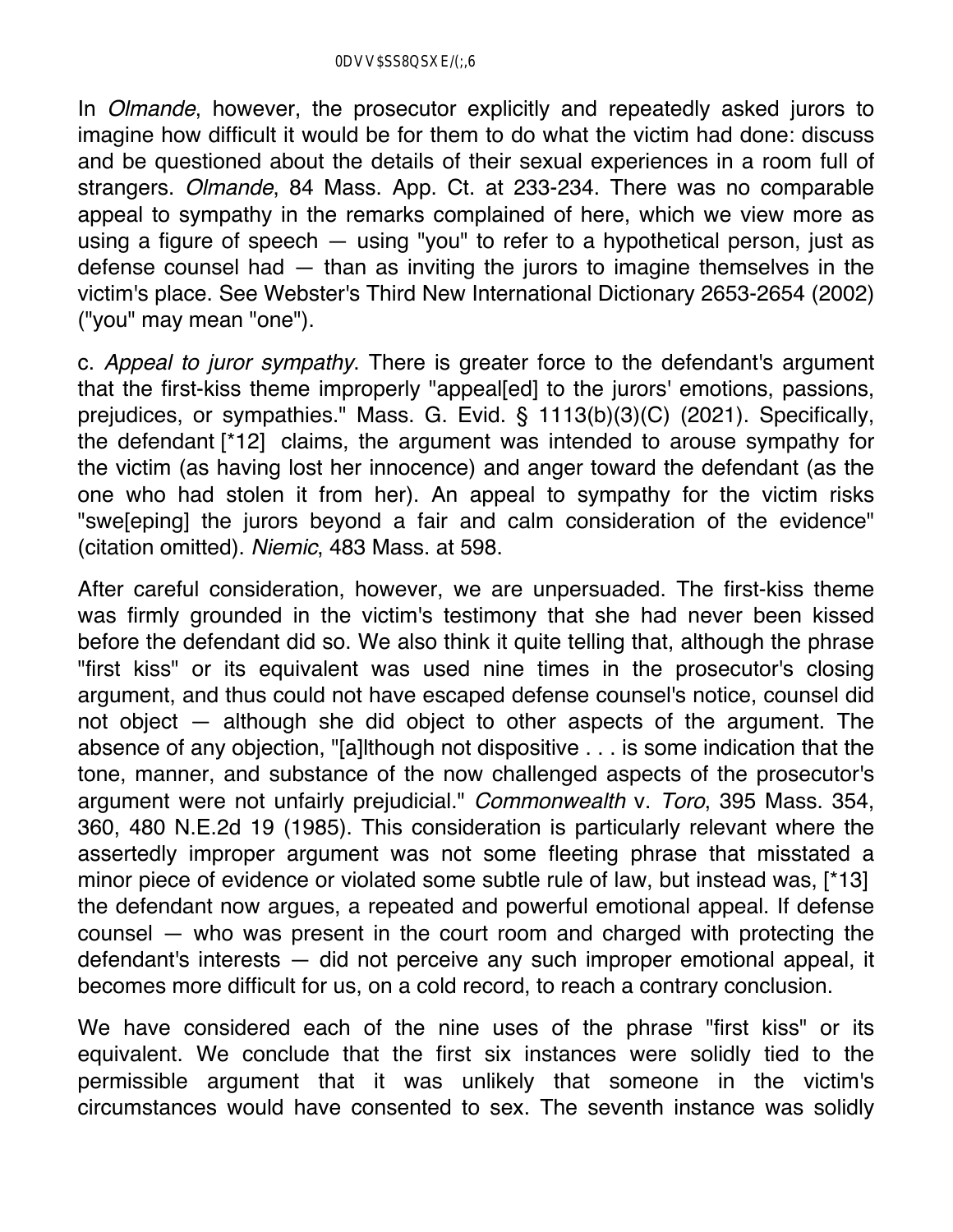tied to the permissible argument that the victim's emotional state, as she and the defendant returned from the field, helped explain why she acted as she did.

The eighth instance, in which the prosecutor described the SANE examination and then asserted, "We're talking about a woman who went from her first kiss to this," is harder to explain as anything other than an appeal for sympathy. The same is true of the ninth instance, in which the prosecutor seemed to characterize the fact that the incident involved the victim's first kiss as one of the essential details of the incident that [\*14] the victim should be credited for remembering.

Nevertheless, "enthusiastic rhetoric, strong advocacy, and excusable hyperbole" are not impermissible. *Commonwealth* v. *Costa*, 414 Mass. 618, 629, 609 N.E.2d 465 (1993). "A certain measure of jury sophistication in sorting out excessive claims on both sides fairly may be assumed." *Kozec*, 399 Mass. at 517. "[W]e are confident that the jury took the criticized argument with a grain of salt" (quotation and citation omitted). *Commonwealth* v. *Bishop*, 461 Mass. 586, 598, 963 N.E.2d 88 (2012). We also consider that the judge instructed the jury that they were "not to be swayed by prejudice or by sympathy." Although the improper invocations of the first-kiss theme went to the victim's credibility — which was a central issue, in a case where the Commonwealth's evidence was not overwhelming — the victim's testimony was not the only evidence relevant to consent. The jury could have taken, for example, the victim's reported demeanor immediately after the incident, and the bruises on the victim's neck and the injuries to her vagina and cervix, as additional evidence of lack of consent. In sum, we see no substantial risk of a miscarriage of justice from the prosecutor's use of the first-kiss theme.

## 2. *Argument that victim's testimony was sufficient*. The prosecutor also told the jury:

"You'll hear the [\*15] [j]udge say, when she's talking about credibility of witnesses and about the evidence in general, that testimony is evidence and if you believe what [the victim] told you, then that is enough to prove beyond a reasonable doubt that this defendant raped her and strangled her."

The defendant objected and asked for a curative instruction to the effect that the jury must consider all of the evidence.<sup>5</sup> The judge agreed to give such an instruction, along with curative instructions addressing other portions of the closing arguments not at issue here, and defense counsel agreed that this would be a satisfactory response. The judge then instructed the jury, before giving her final

<sup>&</sup>lt;sup>5</sup>The judge also observed that the prosecutor's formulation suggested that the judge herself would be instructing the jury that if they believed the victim's testimony, that was enough for them to convict the defendant. The prosecutor agreed that her formulation might have been infelicitous, the judge stated that the curative instruction would address this point as well, and the defendant did (and does) not press the issue further.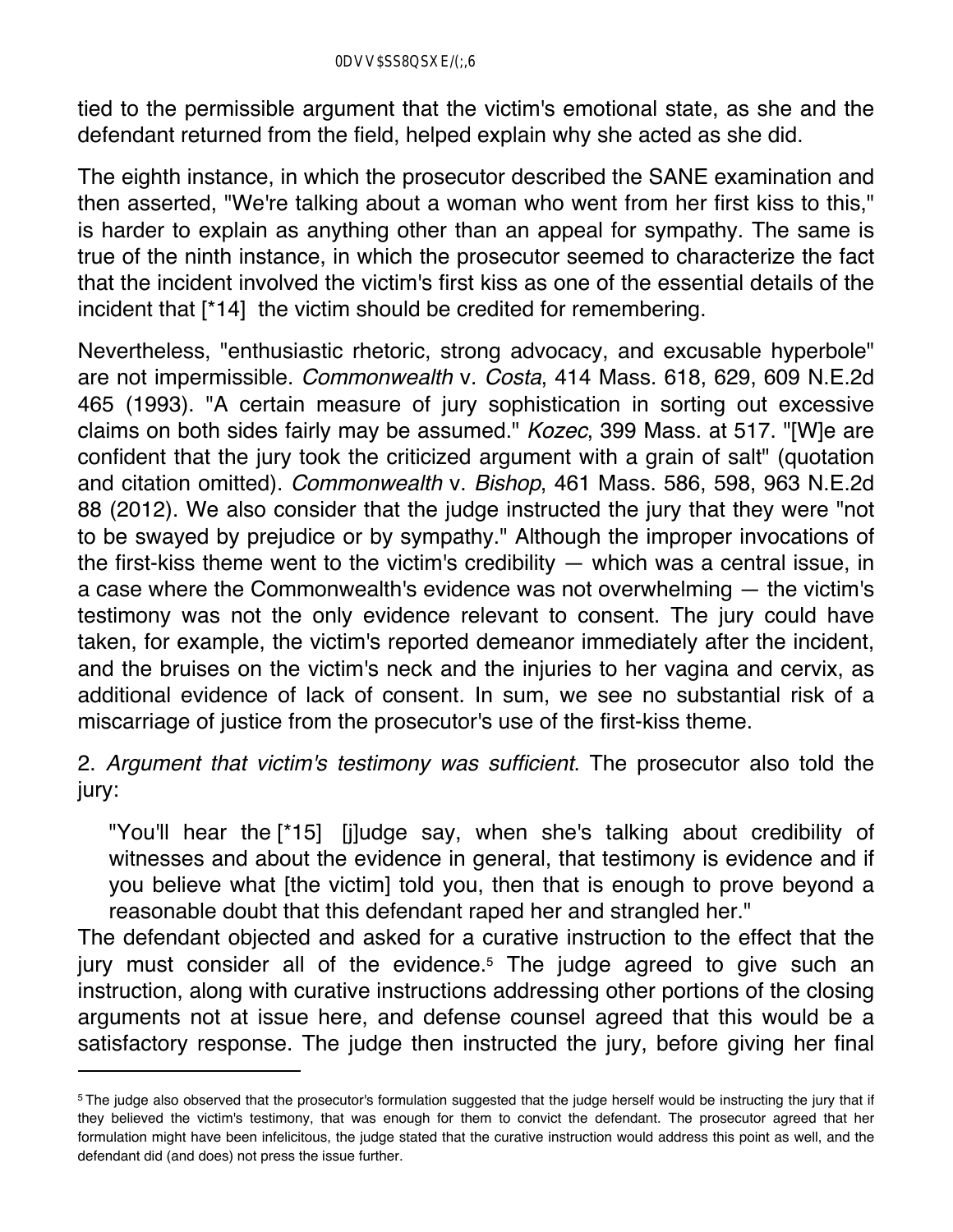charge, that "[w]hat you need to do is to evaluate all of the evidence according to the instructions of law that I am going to give you." Defense counsel made no further objection.

In these circumstances, no objection was preserved, and so we review to determine whether any error created a substantial risk of a miscarriage of justice. See *Commonwealth* v. *Beaudry*, 445 Mass. 577, 587, 839 N.E.2d 298 (2005). See also Mass. G. Evid. § 1113(c) (2021). We conclude that any error created no such risk.

First, the prosecutor did not expressly suggest to the jury that if they believed the victim, they need not consider [\*16] any other evidence. Such an argument would have misstated the law. Cf. *Commonwealth* v. *Gaeten*, 15 Mass. App. Ct. 524, 531, 446 N.E.2d 1102 (1983) (it would have been error to instruct jury that they did not need to consider all of evidence). Although it was unwise for the prosecutor to venture into legal territory by telling the jury what minimum evidence would be sufficient to convict, the prosecutor did not misstate either the jury's responsibility or the substantive law. See *Commonwealth* v. *Santos*, 100 Mass. App. Ct. 1, 3, 173 N.E.3d 776 (2021) (sexual assault victim's testimony alone was sufficient to support conviction).

Second, the effect of the prosecutor's statement was mitigated by her argument, shortly after the passage to which the defendant now objects, that the jury should consider not only the victim's testimony, but other evidence as well. The prosecutor pointed to the testimony of the victim's roommate, of the male friend present when the victim described what happened, and of the mother, as well as the medical records, as additional evidence of the defendant's guilt. This encouraged the jury not to focus solely on one piece of evidence.

Finally, and most significantly, the judge not only gave the curative instruction quoted above, but also, in the body of her final charge, instructed the jury no less than fourteen [\*17] times to consider "all of the evidence." We presume the jury followed these instructions. See *Commonwealth* v. *Gonzalez*, 465 Mass. 672, 681, 991 N.E.2d 1036 (2013). We thus see no risk that the prosecutor's single comment caused the jury to consider any less than the full body of evidence before returning their guilty verdicts.

*Judgments affirmed*.

By the Court (Desmond, Sacks & Grant, JJ.<sup>6</sup>),

<sup>&</sup>lt;sup>6</sup> The panelists are listed in order of seniority.